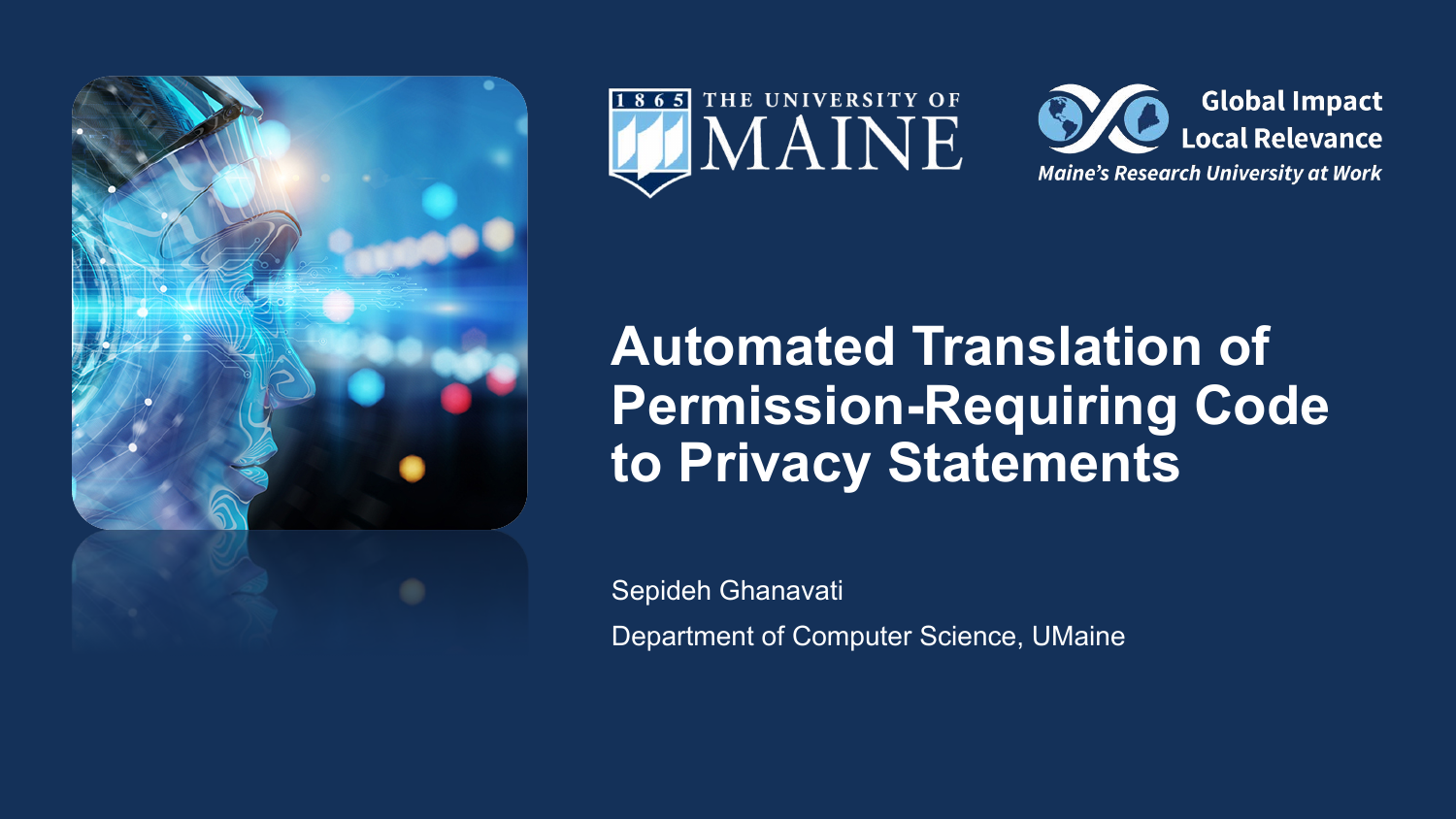

#### **Mobile Applications Violate Privacy!**

- By recording audio without your permission (unauthorized).
- By sharing IP Address with 3rd parties for ads without properly informing users (unfair).
- By flashlight app collecting your location (illegitimate).



"app id": "com.apps.editblemishesphotos", 'title": "EditBlemishesPhotos", permissions in xml": [ "android.permission.INTERNET", "android.permission.GET ACCOUNTS", "android.permission.ACCESS NETWORK STATE", "com.apps.editblemishesphotos.permission.C2D MESSAGE" "cem.google.android.c2dm.permission.RECEIVE"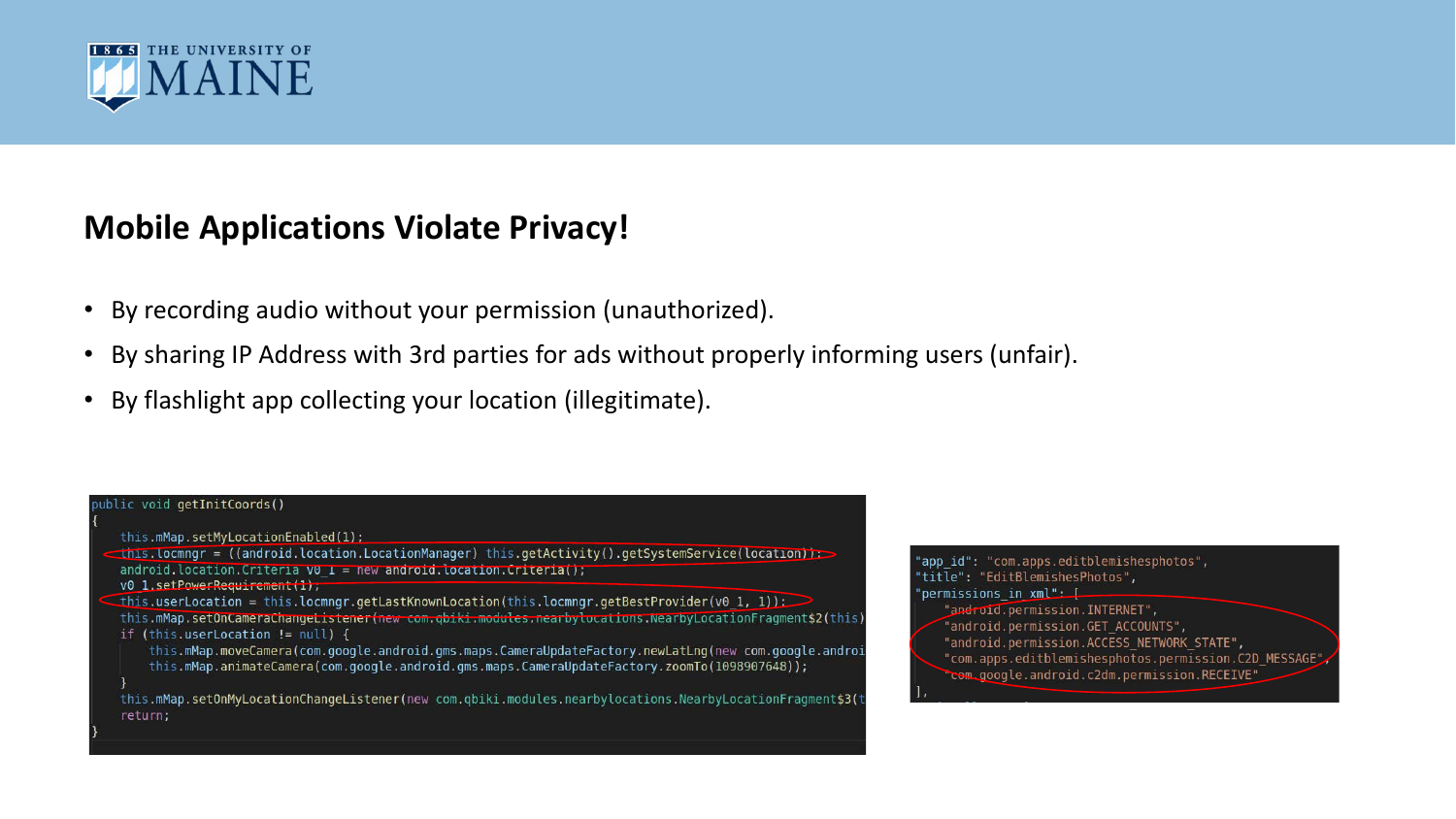

# **Creating privacy notices that match applications' behavior requires a lot of effort!**

- Legal experts create privacy policy:
	- Long
	- Technical Jargon
	- College Level Reading
	- Inconsistent
- Constant update required.
- No domain knowledge.
- Use privacy policy generator:
	- Vague
	- Generic
	- Inconsistent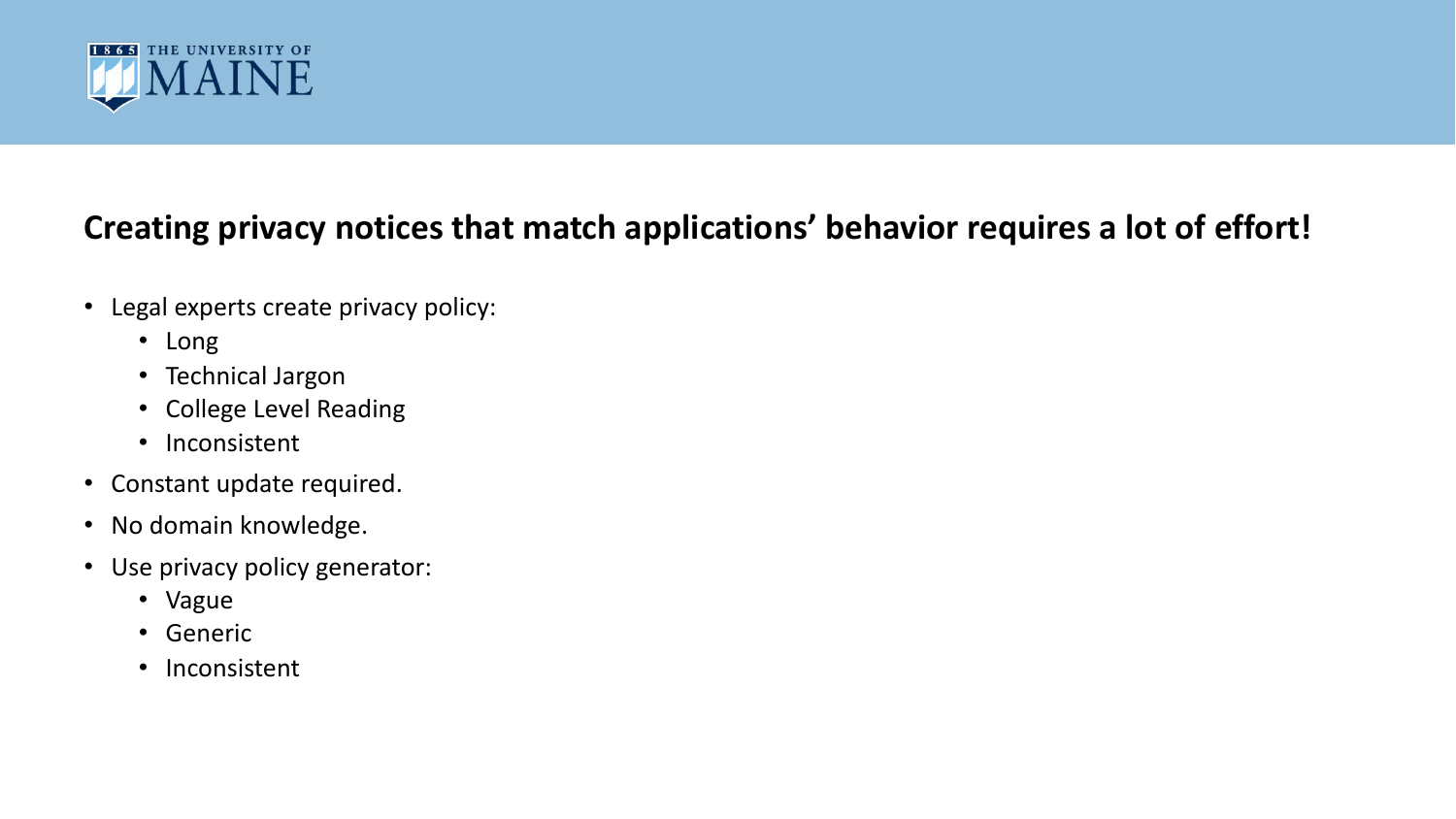

## **Privacy Recommender System I**

• An end-to-end framework that identifies code segments processing personal information and translate it to privacy statements.



Application code segment



Edit Blemishes Photos collects location to identify near by attractions.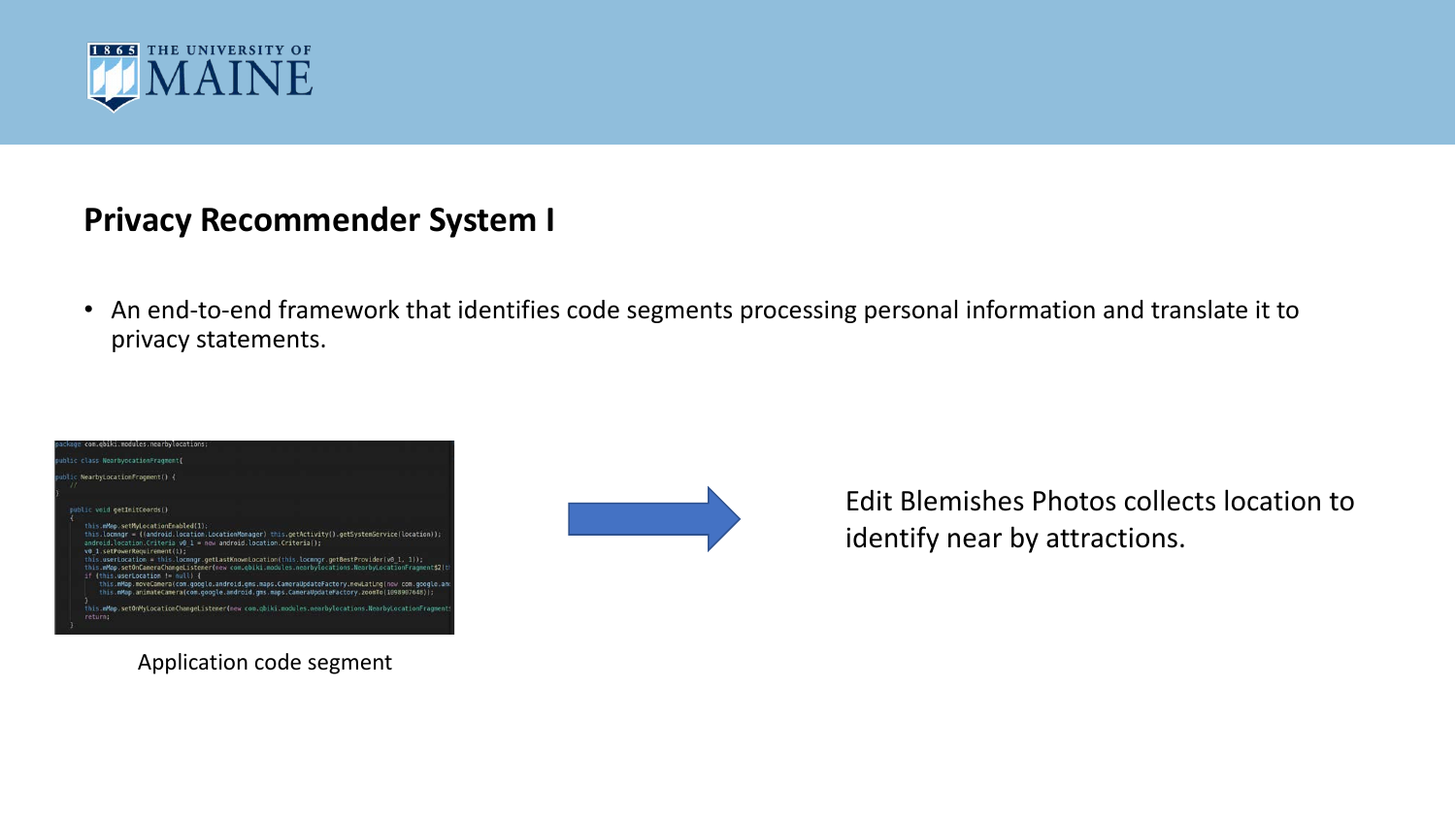

#### **Privacy Recommender System II**

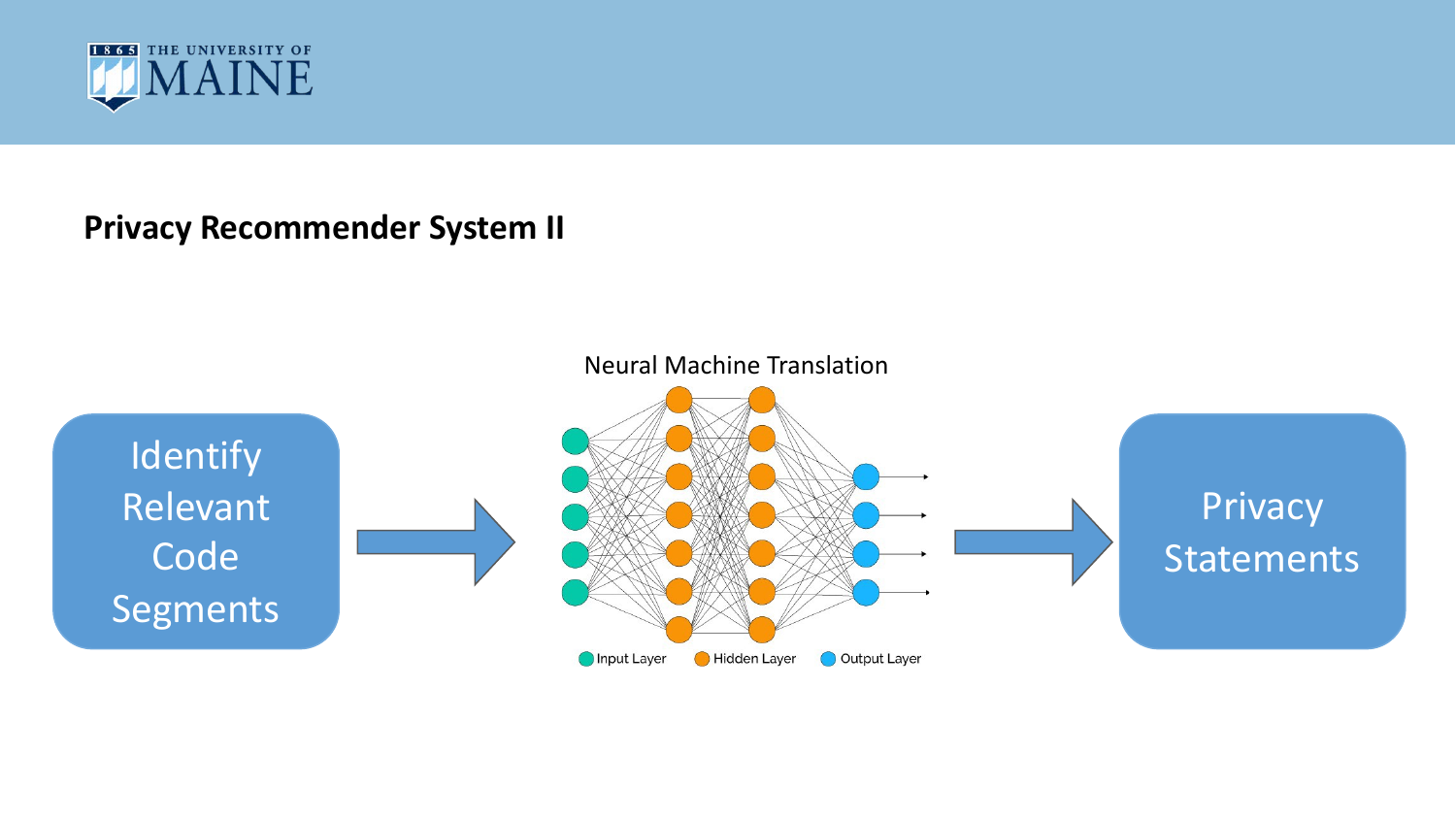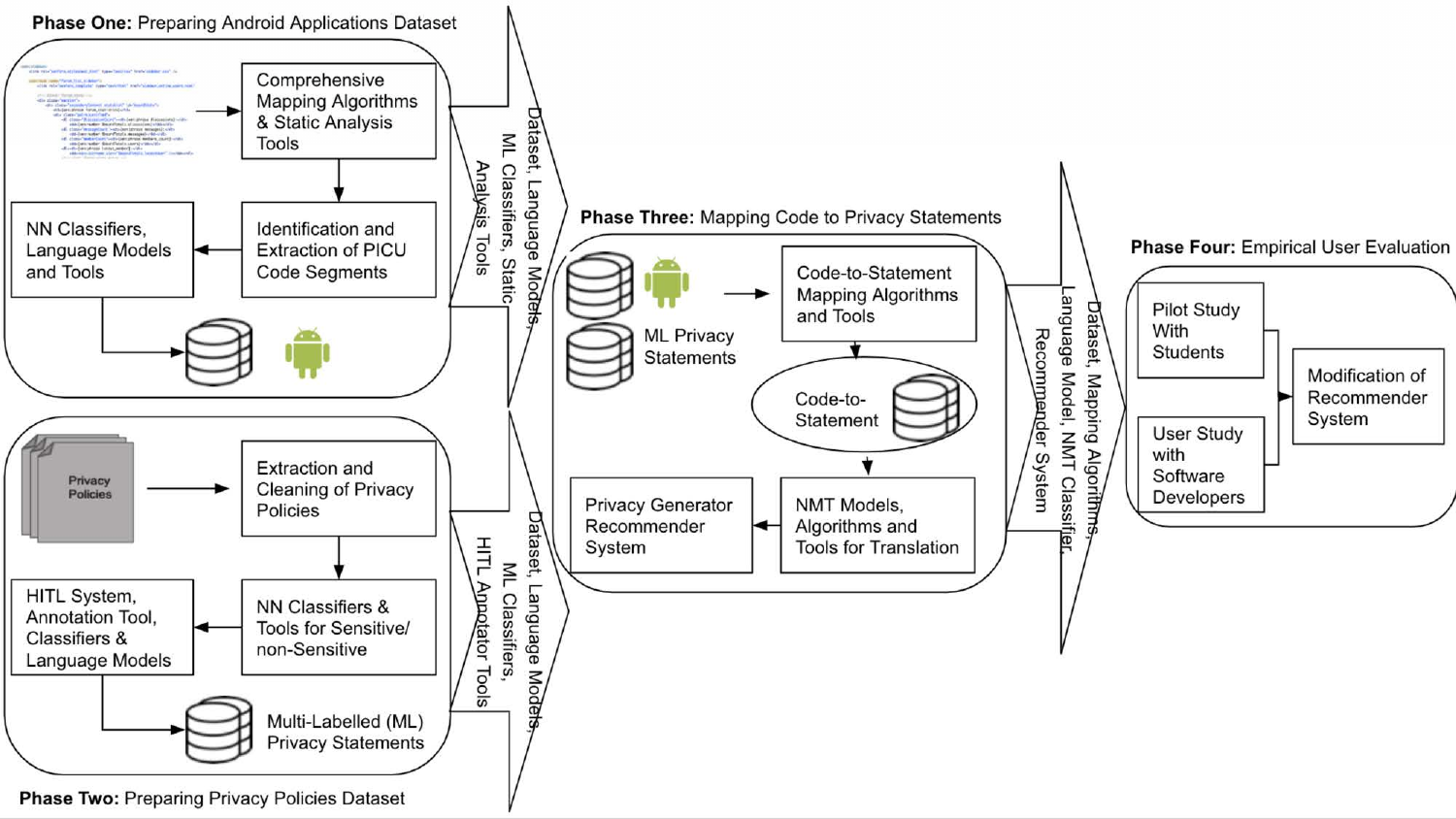

#### **Privacy Recommender System – Phases**

- Phase One Developing mappings of API to personal information.
- Phase Two Analyzing and understanding how privacy policies are written and annotating privacy segments.
- Phase Three Mapping code segments with privacy statements
	- Train Neural Translation Model
- Phase Four Evaluation and User Studies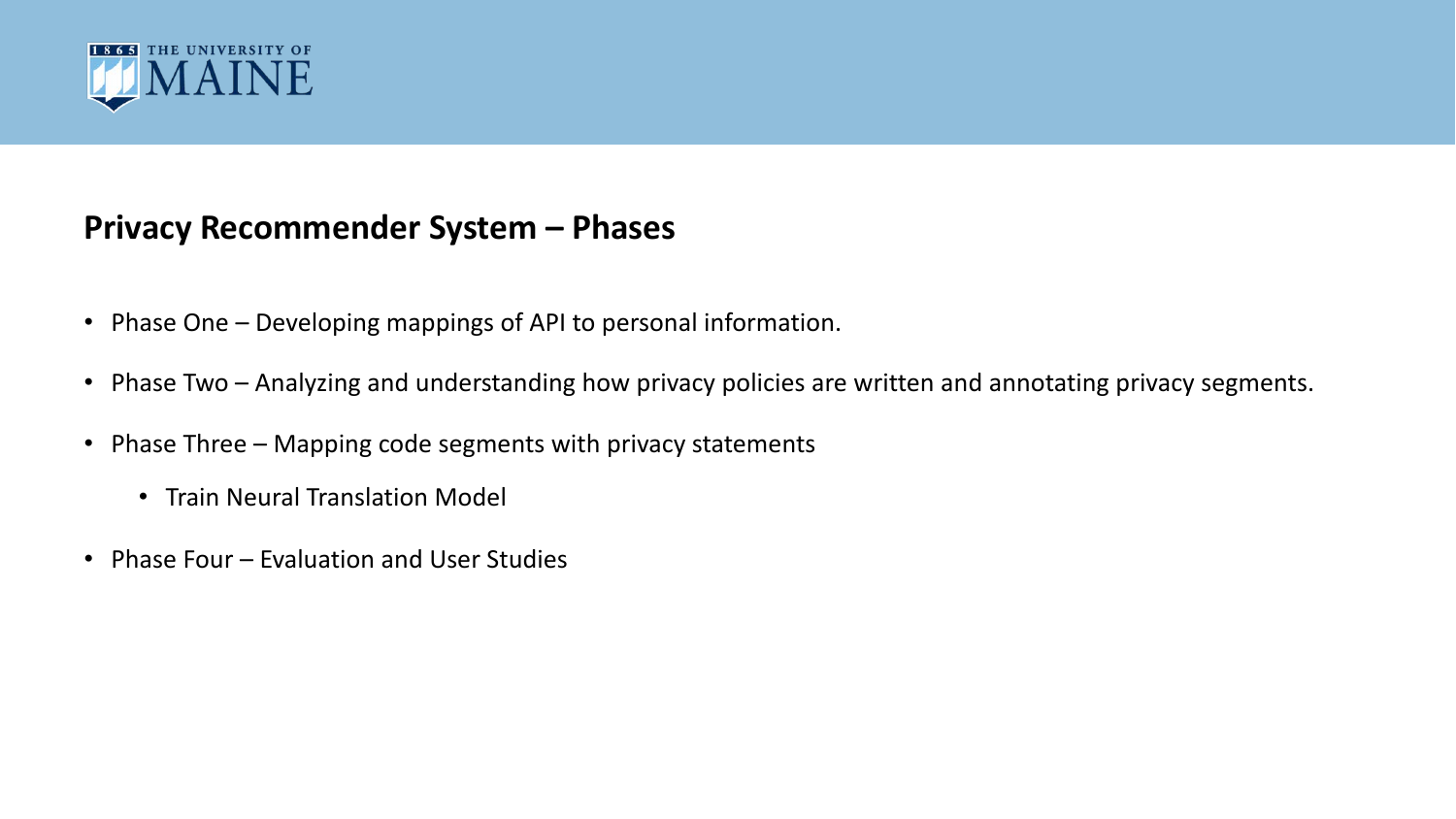

## **Contributions**

- End-to-end privacy framework
- Novel approach to resolve inconsistency
- Translation dataset
- Software tools
- Language models